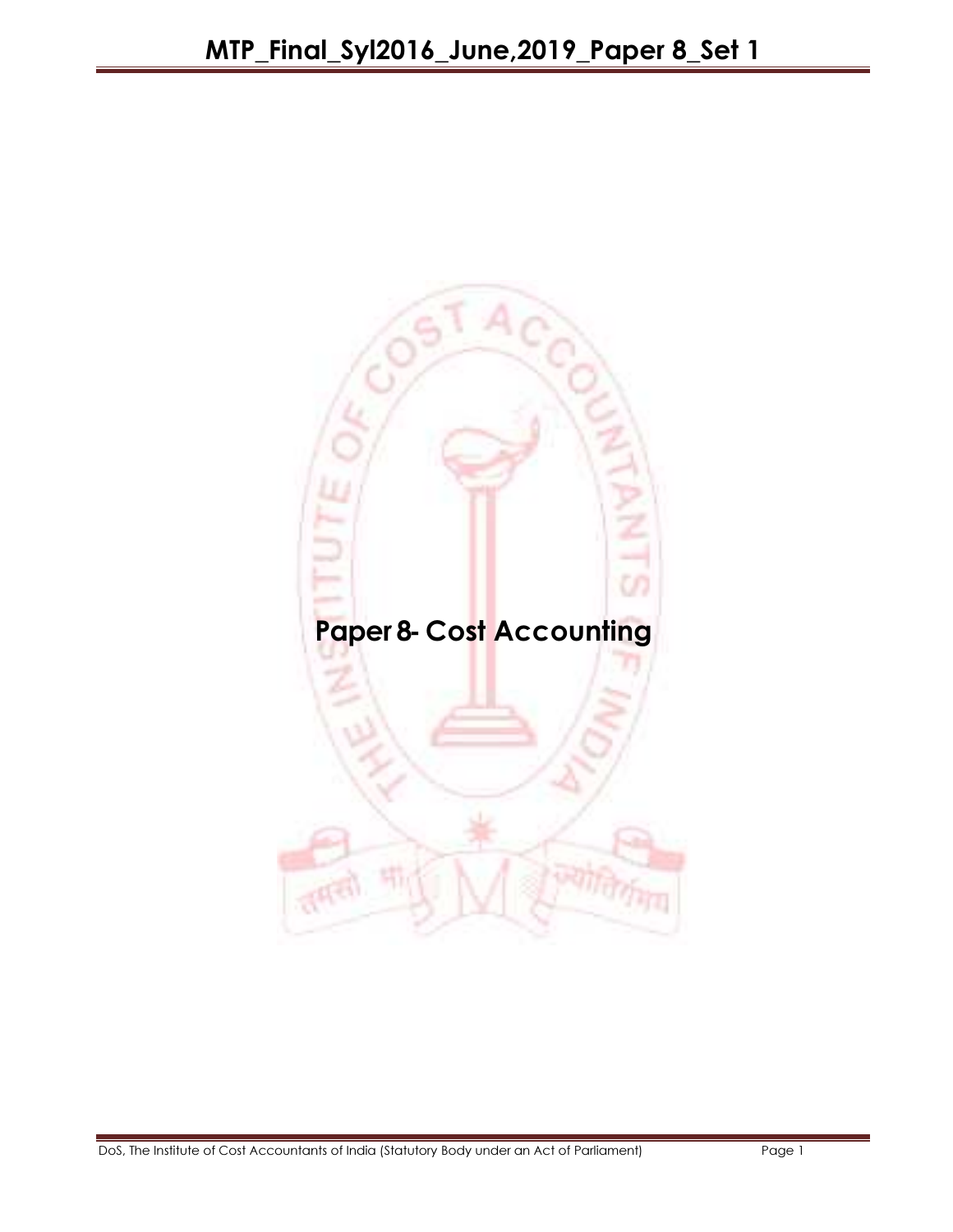## Paper-8: - Cost Accounting

Full Marks: 100 Time allowed:3 hours

### Section-A

### Section A contains Question Number 1.All parts of this question are compulsory.

#### 1. Answer the following questions

(a) Choose the most Appropriate alternative for the following (You may write only the Roman numeral and the alphabet chosen for your answer); 1 X 10 =10

- (i) Depreciation is a example of -
- (a) Fixed Cost
- (b) Variable Cost
- (c) Semi Variable Cost
- (d) None of these

(ii) Continuos stock taking is a part of -

- (a) ABC analysis
- (b) Annual Stock taking
- (c) Perpetual Inventory
- (d) None of these
- (iii) Labour turnover is measured by
- (a) Number of workers replaced average number of workers
- (b) Number of worker left/number in the beginning plus number at the end
- (c) Number of workers joining/number in the beginning of the period
- (d) All of these
- (iv) A manufacturing industry produces product P, Royalty paid on sales is  $\bar{\tau}$  47,00 and design charges paid for the product is  $\bar{x}$  3,000. Compute the Direct Expenses.
- (a) 50,000
- (b) 44,000
- (c) 47,000
- (d) None of these
- (v) Warehouse expense is an example of
- (a) Production overhead
- (b) Selling overhead
- (c) Distribution overhead
- (d) None of these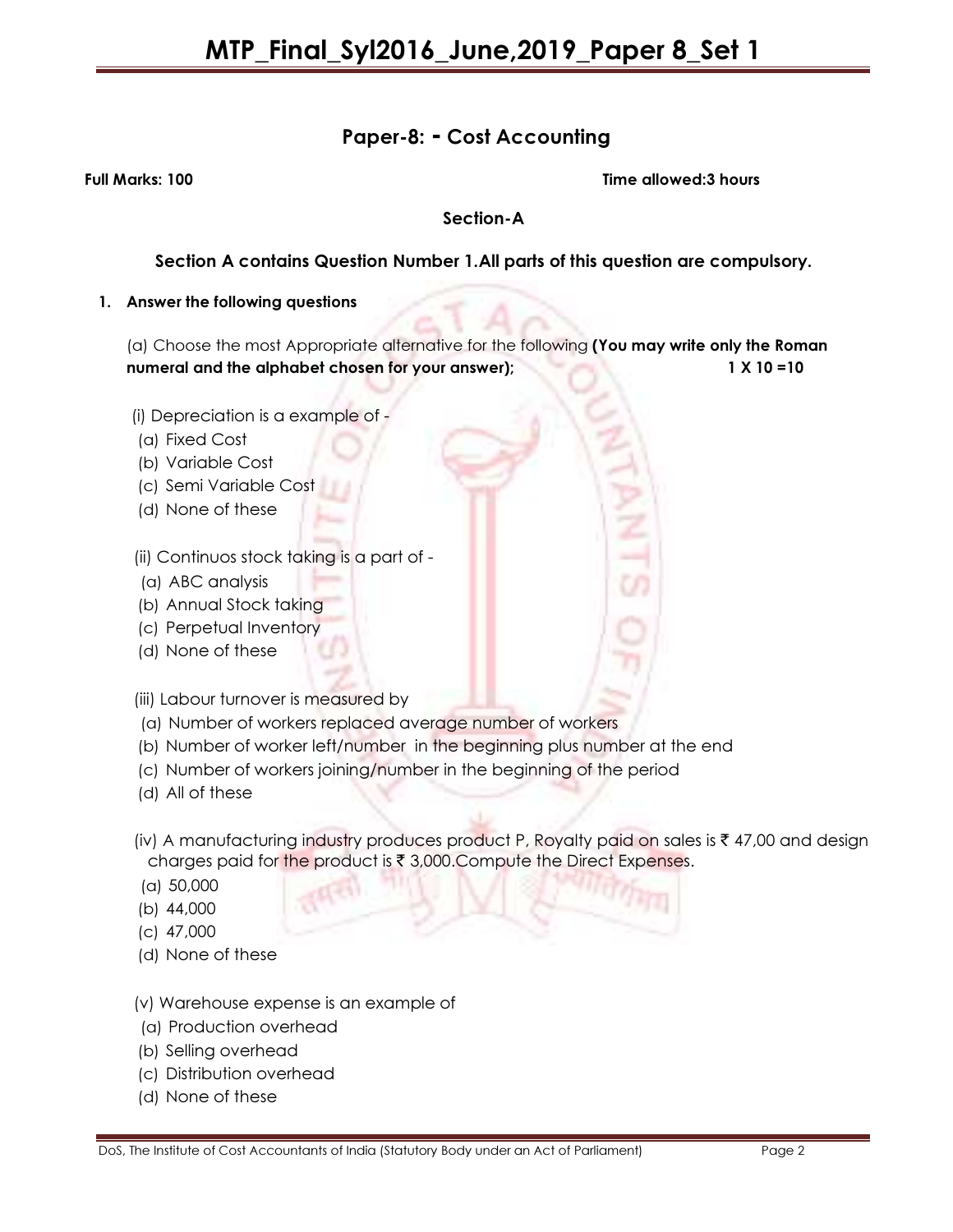- (vi) Standards deals with the principles and methods of determining depreciation and amortization cost-
- (a) CAS 9
- (b) CAS 12
- (c) CAS 15
- (d) CAS 16

(vii) In Reconciliation Statement Expenses shown only in cost accounts are.

- (a) Added to financial profit
- (b) Deducted from financial profit
- (c) Ignored
- (d) Added to costing profit

(viii) Cost of service under operating costing is ascertained by preparing.

- (a) Hospitals
- (b) Cinemas
- (c) Transport
- (d) All of the above

(ix) If sales are  $\bar{\tau}$  3,00,000 and variable cost are  $\bar{\tau}$  1,00,000.compute P/V ratio.

- (a) 66.67%
- (b) 100 %
- (c) 133.33%
- (d) 33.33%

(x) Cost of service under operating costing is ascertained by preparing.

- (a) Cost sheet
- (b) Process account
- (c) Job cost sheet
- (d) Production account

(b) Match the statement in column I with the most appropriate statement in Column II 1X5=5

|          | <b>COL</b><br>Column I                                       | 3   | Column II                            |
|----------|--------------------------------------------------------------|-----|--------------------------------------|
| (i)      | <b>Notional Cost</b>                                         | (A) | <b>FSN Analysis</b>                  |
| (ii)     | classifying<br>оf<br><b>Process</b><br>Material              | (B) | Income credited only in cost account |
| (iii)    | Warehouse rent                                               | (C  | Imputed cost                         |
| (iv)     | Notional Rent charged to                                     | (D) | Floor area occupied                  |
| $(\vee)$ | hospital<br>the<br>cost<br>In<br>companies, the cost unit is | (E) | Per bed                              |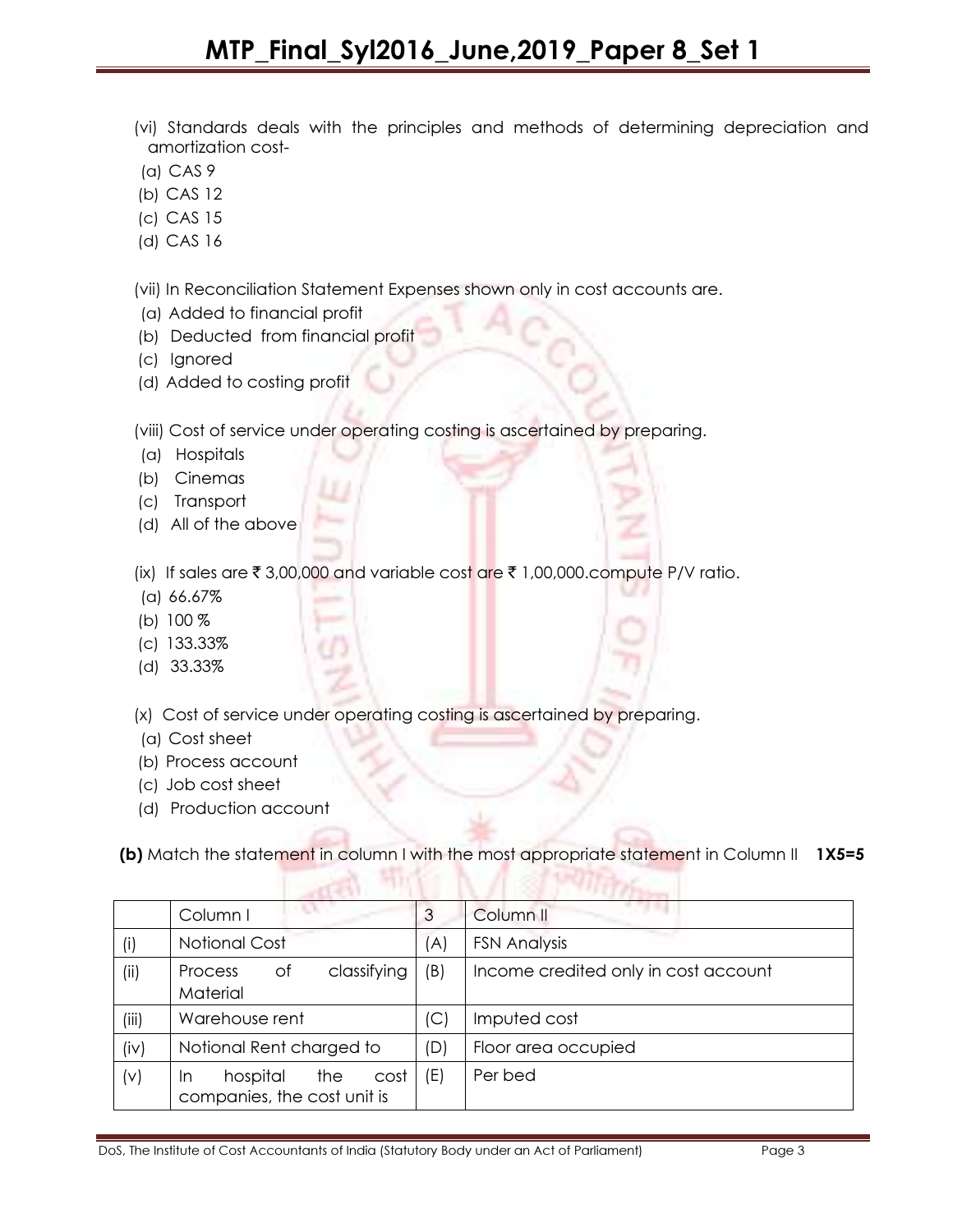# MTP\_Final\_Syl2016\_June,2019\_Paper 8\_Set 1

| (c) State whether the following statements are 'True' or 'False'       |                                                                                             | $1X5=5$ |
|------------------------------------------------------------------------|---------------------------------------------------------------------------------------------|---------|
|                                                                        | (i) A budget manual is the summary of all functional budgets.                               |         |
| (ii) Margin of safety =Profit/P/V ratio                                |                                                                                             |         |
| (iii) Contact costing is variant of job costing                        |                                                                                             |         |
|                                                                        | (iv) Cost control accounts are prepared on the basis of double entry system.                |         |
|                                                                        | (v) Wages paid for abnormal idle time are added to wages for calculating prime cost.        |         |
| (d) Fill in the blanks                                                 |                                                                                             | $1X5=5$ |
|                                                                        | (i) Profit is the resultant two varying factors viz<br>electronic and electronic contracts. |         |
| (ii) Store Ledger is kept and maintained in                            |                                                                                             |         |
|                                                                        | (iii) Penalties/damages paid to statutory authorities' Letter Lote form part of Direct      |         |
| Expenses.                                                              |                                                                                             |         |
|                                                                        | (iv) Direct Material + ___________ + Direct Expenses = Prime Cost                           |         |
|                                                                        | $(v)$ The key factor in a budget does not remain the $\frac{1}{\sqrt{2}}$ every year.       |         |
|                                                                        | Section -B                                                                                  |         |
|                                                                        | Answer any five questions from question numbers 2 to 8.                                     |         |
|                                                                        | Each question carries 15 marks                                                              |         |
| 2(a) From the details given below, calculate:                          |                                                                                             |         |
| (i) Re-ordering level(ii) Maximum level                                |                                                                                             |         |
| (iii) Minimum level                                                    |                                                                                             |         |
| (iv) Danger level                                                      |                                                                                             |         |
|                                                                        |                                                                                             |         |
|                                                                        | Re-ordering quantity is to be calculated on the basis of following information:             |         |
| (a) Cost of placing a purchase order is ₹40                            |                                                                                             |         |
| (b) Number of units to be purchased during the year is 5,000           |                                                                                             |         |
|                                                                        | (c) Purchase price per unit inclusive of transportation cost is ₹ 100                       |         |
| (d) Annual cost of storage per units is ₹ 10                           |                                                                                             |         |
| (e) Details of lead time:                                              | Average 10 days, Maximum 15 days, Minimum 6 days.                                           |         |
|                                                                        | For emergency purchases 4 days                                                              |         |
| (f) Rate of consumption:                                               | Average: 30 units per day, Maximum: 40 units per day                                        | [8]     |
|                                                                        | (b) From the following particulars given below compute Machine hour rate for a machine.     |         |
| a. Cost ₹ 48,000                                                       |                                                                                             |         |
| b. Scrap value ₹ 8,000                                                 |                                                                                             |         |
| c. Estimated Working life 40,000 hours                                 |                                                                                             |         |
|                                                                        | d. Estimated cost of repairs and maintenance during the whole life $\bar{\tau}$ 4,000       |         |
| e. Standard charges of the shop for 4 weekly period $\bar{\tau}$ 6,000 |                                                                                             |         |
| f. Working hours in 4 weekly period 100 hours                          |                                                                                             |         |
|                                                                        | g. No.of machines in the shop each of which is liable for equal charge are 30 machines.     |         |

h. Power used per hour 4 units @ 20p. per unit

[7]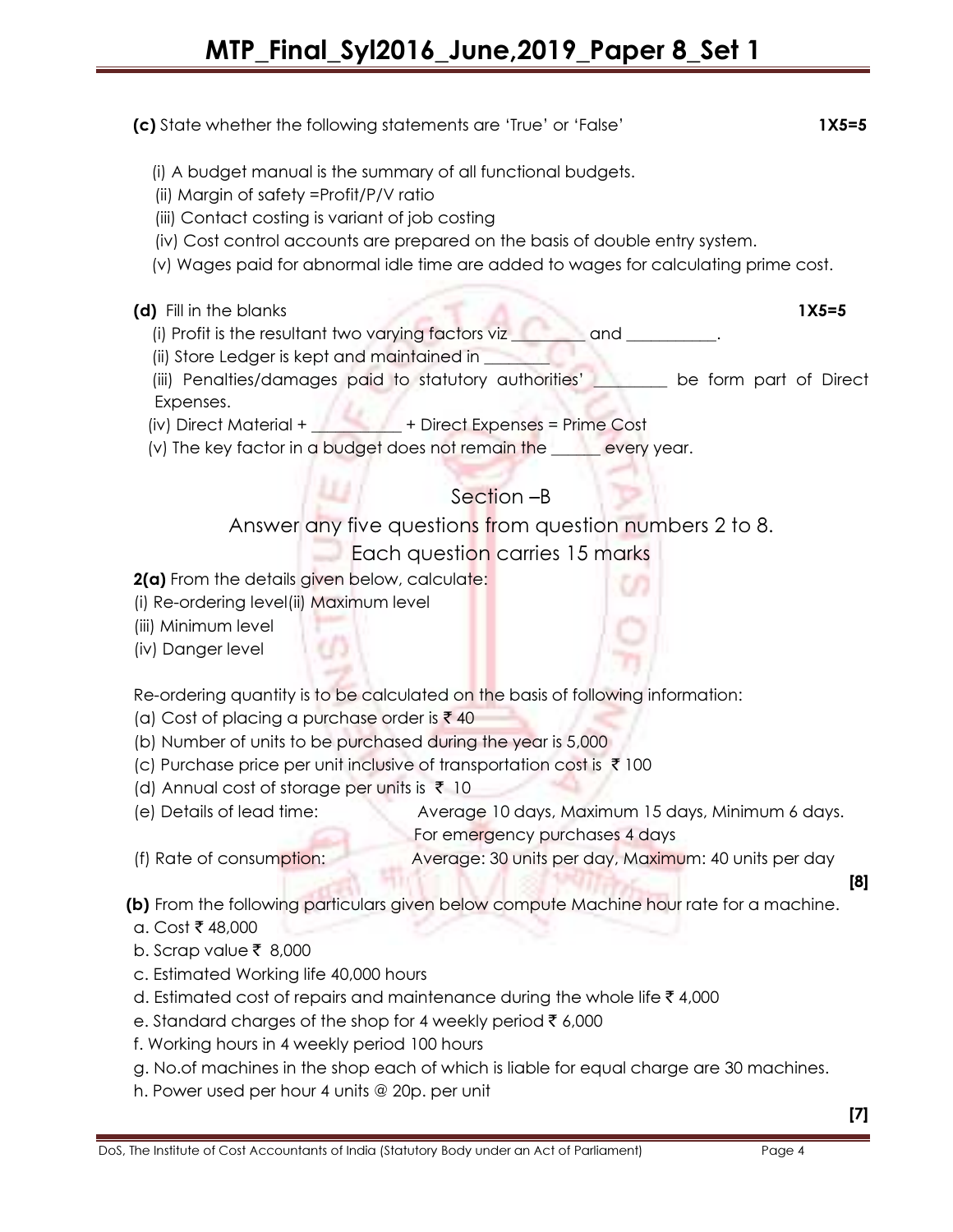3(a) Discuss- Objectivies & Functions of the CASB. [6]

(b) The net profits of a manufacturing company appeared at  $\bar{\tau}$  1,29,000 as per financial records for the year ended 31st December, 2016. The cost books however, showed a net profit of  $\bar{\tau}$  1,72,920 for the same period. A careful scrutiny of the figures from both the sets of accounts revealed the following facts.

|                                                              | ₹      |
|--------------------------------------------------------------|--------|
| (i) Income-tax provided in financial books                   | 40,000 |
| (ii) Bank Interest (Cr) in financial books                   | 500    |
| (iii) Work overhead under recovered                          | 3,100  |
| (iv) Depreciation charged in financial records               | 11,200 |
| (v) Depreciation recovered in cost                           | 12,000 |
| (vi) Administrative overheads over-recovered                 | 1,700  |
| (vii) Loss due to obsolescence charged in financial accounts | 5,600  |
| (viii) Interest on Investments not included in cost accounts | 8,000  |
| (ix) Stores adjustments (Credit in financial books)          | 480    |
| (x) Loss due to depreciation in stock value                  | 6,700  |
| Prepare Reconciliation Statement.                            | [9]    |
|                                                              |        |

4(a) The data pertaining to Heavy Engineering Ltd. using are as follows at the end of 31.3.2018. Direct material  $\bar{\tau}$  11,25,000; Direct wages  $\bar{\tau}$  9,37,500; Selling and distribution overhead ₹ 6,56,250 ; Administrative overhead ₹ 5,25,000, Factory overhead ₹4,50,000 and Profit ₹6,09,000.

(i) Prepare a cost sheet showing all the details.

(ii) For 2017-18, the factory has received a work order. It is estimated that the direct materials would be  $\bar{\tau}$  15,00,000 and direct labour cost  $\bar{\tau}$  9,37,500. What would be the price of work order if the factory intends to earn the same rate of profit on sales, assuming that the selling and distribution overhead has gone up by 15%? The factory recovers factory overhead as a percentage of direct wages and administrative and selling and distribution overheads as a percentage of works cost, based on the cost rates prevalent in the previous year.

 (b) In a factory producing joint products of two varieties, the following data are extracted from the books: FULL A STRITTLE T

|                                                                                             | TOTAL(₹)  |
|---------------------------------------------------------------------------------------------|-----------|
| Sales of products X and Y                                                                   | 15,00,000 |
| <b>Direct Material</b>                                                                      | 4,50,000  |
| Direct Labour                                                                               | 2,20,000  |
| Variable Overhead(150 % on Labour)                                                          | 3,30,000  |
| <b>Fixed Overhead</b>                                                                       | 4,00,000  |
| The analysis of sales reveals that the percentage of sale of product X is $66\frac{2}{3}\%$ |           |

[8]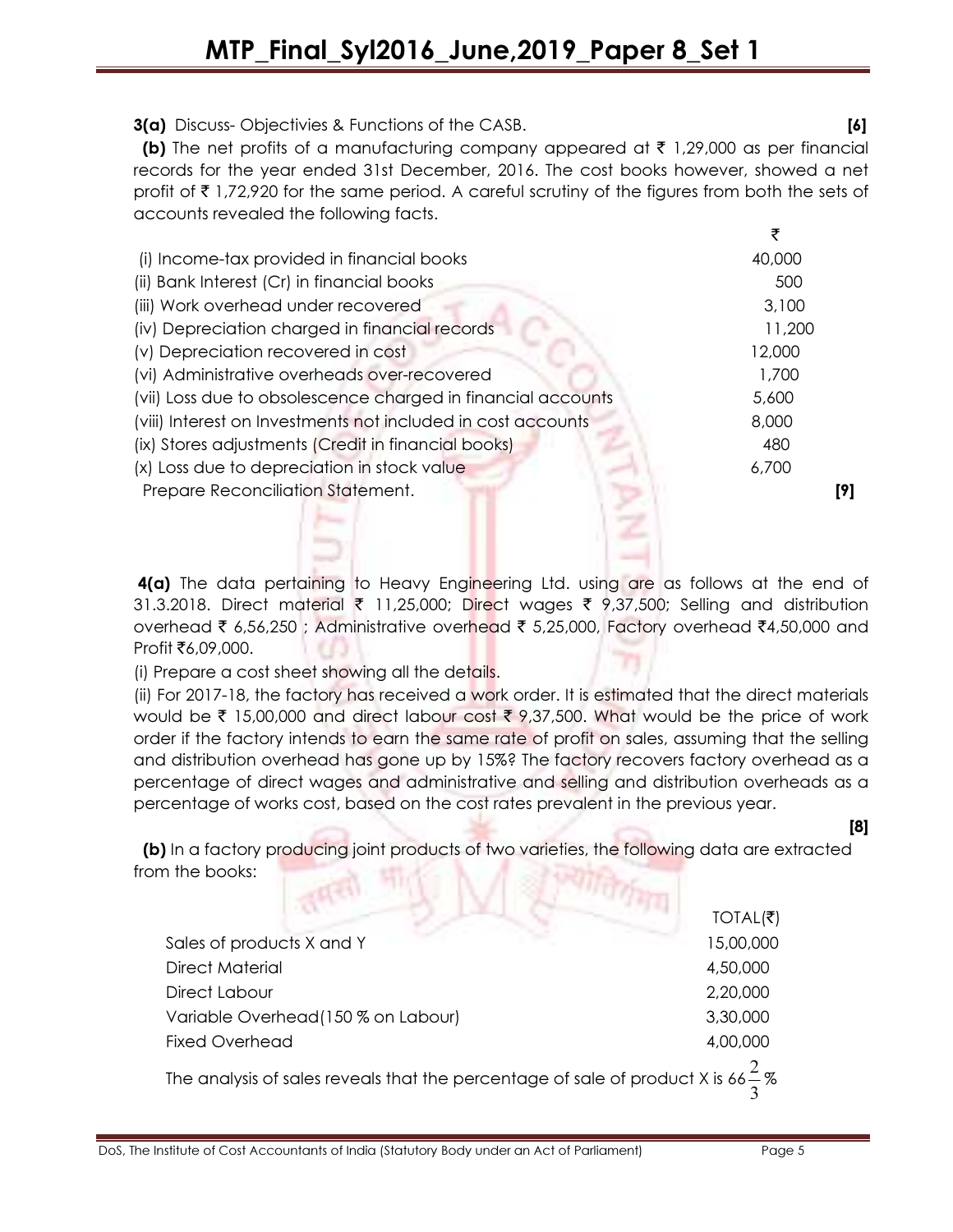Management contemplates to process further joint products so that they could be sold at higher rates.Facilities for this are available.The additional expenditure for the further process and total sales anticipated at higher selling prices are given below.Make recommendations presenting the affect of the proposal.

|                                | Product $X(\overline{\mathbf{x}})$ | Product Y(₹) | Total(₹)  |
|--------------------------------|------------------------------------|--------------|-----------|
| Sales after further processing | 12,00,000                          | 6,00,000     | 18,00,000 |
| Additional material            | 1,00,000                           | 40,000       | 1,40,000  |
| Additional direct labour       | 40,000                             | 16,000       | 56,000    |
|                                |                                    |              |           |

5(a) Mr. Sohan Singh has started transport business with a fleet of 10 taxies. The various expenses incurred by him are given below:

- (i) Cost of each taxi ₹ 1,12,500
- (ii) Salary of office Staff  $\bar{\tau}$  2,250 p.m.
- (iii) Salary of Garage's Supervisor  $\overline{\zeta}$  3,000 p.m.
- (iv) Rent of Garage  $\bar{\tau}$  1,500 p.m
- (v) Drivers Salary (per taxi) ₹ 600 pm.
- (vi) Road Tax and Repairs per taxi  $\bar{\tau}$  3,240 p.a.
- (vii) Insurance premium @ 4% of cost p.a.

The life of a taxi is 3,00,000 km. and at the end of which it is estimated to be sold at  $\bar{\tau}$  22,500. A taxi runs on an average 4,000 Km. per month of which 20% it runs empty, petrol consumption 9 Km. per litre of petrol costing  $\bar{\tau}$  9.45 per litre. Oil and other sundry expenses amount to  $\bar{\tau}$  15 per 100 Km.

Calculate the effective cost of running a taxi per kilometre. If the hire charge is  $\bar{\tau}$  2.70 per Kilometre, find out the profit that Mr. Shoan may expect to make in the first year of operation.

[8]

(b)Kapur Engineering Company undertakes long term contract which involves the fabrication of pre stressed concrete block and the reaction of the same on consumer's life.

The following information is supplied regarding the contract which is incomplete on 31st March,2019

| Cost Incurred                                  | Amount()  |
|------------------------------------------------|-----------|
| Fabrication cost to date:                      |           |
| Direct material                                | 4,20,000  |
| Direct Labour                                  | 1,35,000  |
| Overheads                                      | 1,12,500  |
| Erection cost to date                          | 22,500    |
| Total                                          | 6,90,000  |
| <b>Total Contract price</b>                    | 12,28,500 |
| Cash received on account                       | 9,00,000  |
| Technical estimate of works completed to date: |           |
| <b>Fabrication: Direct materials</b>           | 80%       |
| Direct labour and overheads                    | 75%       |
| Erection                                       | 25%       |

DoS, The Institute of Cost Accountants of India (Statutory Body under an Act of Parliament) Page 6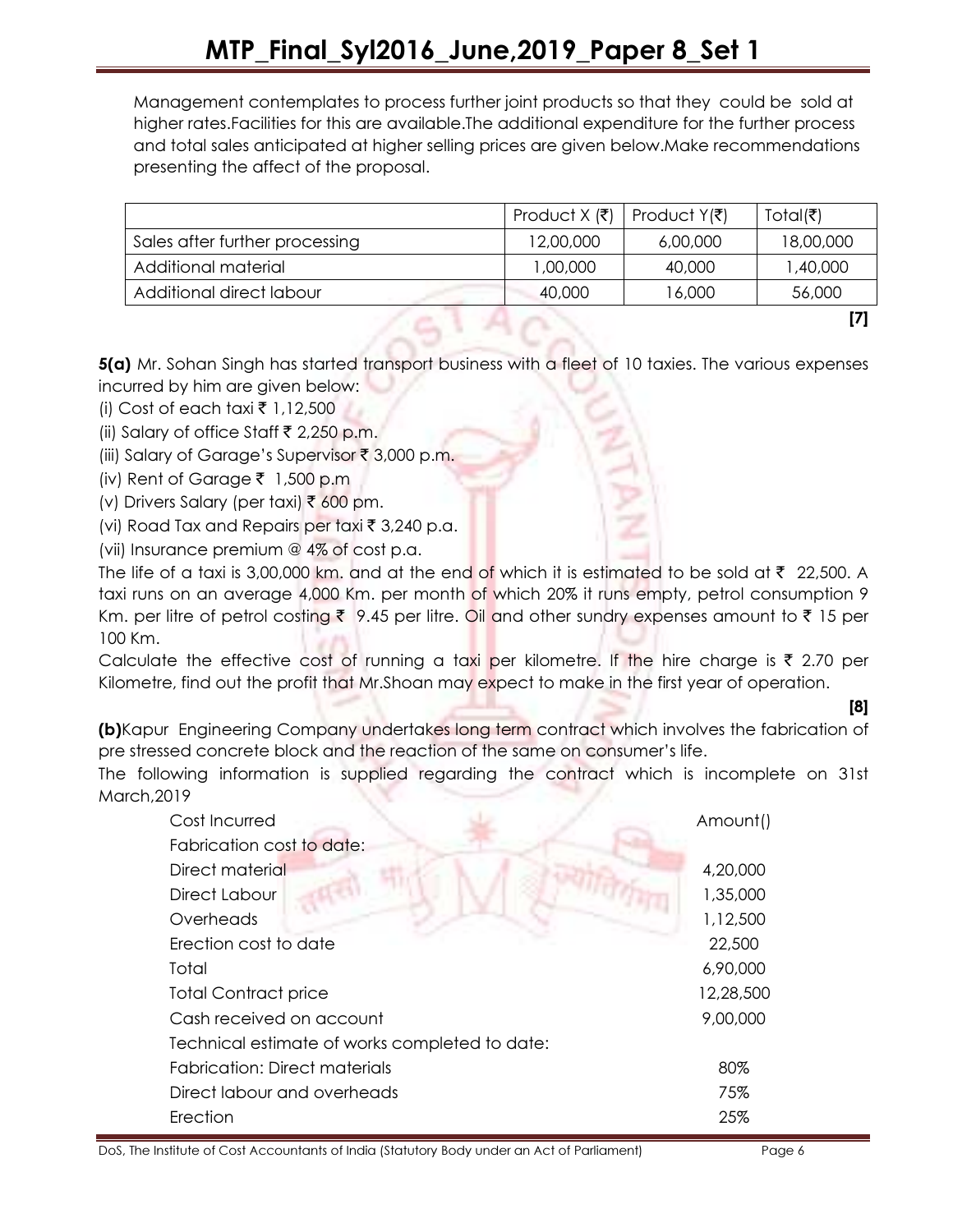You are required to prepare a statement for submission to the management indicating

- (i) The estimated profit on the completion of the contract.
- (ii) The estimated profit to date on the contract

6(a) The following results of a company for the last two years are as follows:

| Year | Sales(₹) | Profit(₹) |
|------|----------|-----------|
| 2018 | 3,00,000 | 40,000    |
| 2019 | 3,40,000 | 50,000    |

You are required to calculate:

- (I) P/V Ratio
- (II) B.E.P

(iii) The sales required to earn a profit of 80,000

(iv)Profit when sales are 5,00,000

[8]

[7]

**(b)** A company manufactures scooters and sells it at  $\overline{3,000}$  each. An increase of 17% in cost of materials and of 20% of labour cost is anticipated. The increased cost in relation to the present sales price would cause at 25% decrease in the amount of the present gross profit per unit.

At present, material cost is 50%, wages 20% and overhead is 30% of cost of sales.

You are required to :

(i) Prepare a statement of profit and loss per unit at present and;

(ii) Compute the new selling price to produce the same percentage of profit to cost of sales as before.

[7]

[8]

7(a) Using the following information calculate each of three labour variance for each department. **Williberton** 

|                                        | Dept X | Dept Y |
|----------------------------------------|--------|--------|
| Gross wages direct $(\bar{\tau})$      | 56,160 | 38,740 |
| Standard hours produced                | 17,280 | 12,030 |
| Standard rate per hour $(\bar{\zeta})$ |        | 3.40   |
| Actual hours worked                    | 16,400 | 12,790 |